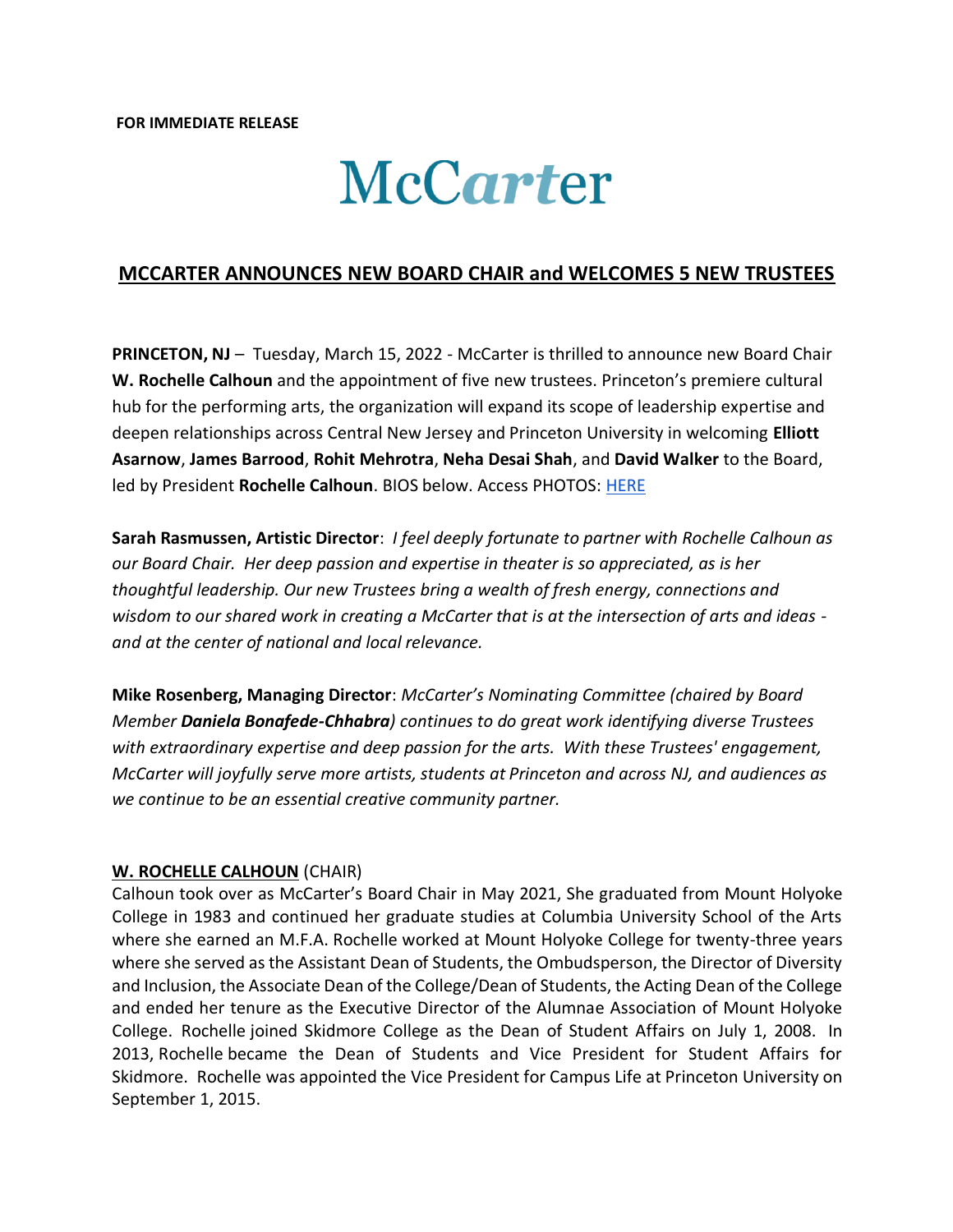In addition to her work as a college administrator, Rochelle is an educator and consultant. She has worked on her own as well as with Diversity Works, Inc. of Amherst, Massachusetts; the National Conference for Community and Justice of Connecticut, and Romney Associates of Amherst, Massachusetts to conduct multicultural organizational training. Rochelle has also been invited to speak and train on issues of diversity and conflict resolution at regional and national conferences. Currently, Rochelle serves on the Corporation Visiting Committee for the Division of Student Life at the Massachusetts Institute of Technology. Previously, Rochelle's community volunteer services included membership on the board of directors for Home Made Theater, Saratoga Springs, NY; Saratoga Springs Sponsor a Scholar; and Planned Parenthood, Saratoga Springs, NY. Rochelle served a two-year appointment as the president of the board of directors for Girls, Inc. of Holyoke, Massachusetts. She has served as a parent member of her children's School Councils; Community Trustee of the local United Way; on the board of directors for the National Conference for Community and Justice Western Massachusetts, and the University of Massachusetts/Amherst Fine Arts Center. Rochelle was elected to the South Hadley, MA School Committee where she served two years.

#### NEW TRUSTEES:

#### **ELLIOT ASARNOW**

Elliot has over 30 years of financial services industry experience, most recently as the Chief Operating Officer of the Black Rock Private Equity Partners group within Blackrock. Prior to joining BlackRock in 2006, Elliot had extensive experience in the financial services sector, holding senior positions at Barclays Capital, ING Capital Advisors and Citibank. Mr. Asarnow earned an MBA degree in finance from the University of California at Los Angeles as well as BA and PhD degrees in music from Brandeis University. He taught music theory and composition for a total of seven years at McGill University and UCLA prior to obtaining his MBA. Following his retirement from BlackRock, Elliot has returned to composing music. He is a frequent audience member at McCarter and other performing arts venues in New York and New Jersey.

### **JAMES BARROOD**

Jim is the Founder and CEO of Innovation+, a curated global community of engaged entrepreneurs, innovators and business/nonprofit leaders. Prior to founding his company, he had a long history of working in the innovation and entrepreneurship ecosystem in the state and region. Jim works with companies, higher ed institutions and communities to grow and drive innovation, is an advisor at Tech Council Ventures and JumpStart Angels, and sits on several boards. He served as President and CEO of the New Jersey Tech Council from 2014- 2019. Previously, Jim was the Executive Director of the top-ranked Rothman Institute of Entrepreneurship and Innovation at Fairleigh Dickinson University's Silberman College of Business for over 10 years. He received his BA in Economics from Rutgers University and holds an MBA from Texas A&M University.

### **ROHIT MEHROTRA**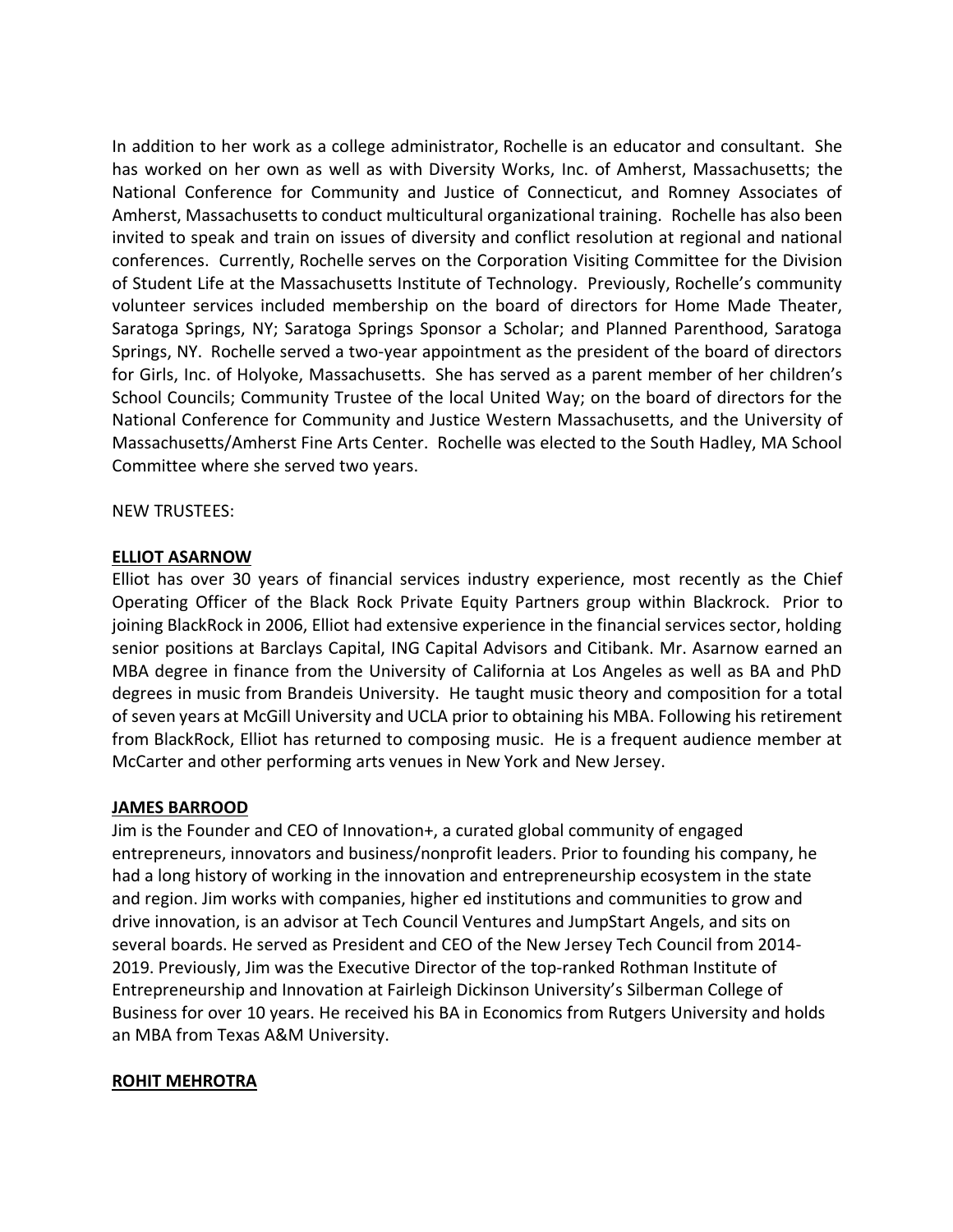Ro is the Head of Relationship Management at SVB Private Bank, Wealth, Trust & Wine. In his role, Ro is focused on developing and growing the Relationship Management advisor teams nationally, and driving new business development strategies targeting entrepreneurs, private investors and board members. Most recently, Ro served as the Head of J.P.Morgan Private Bank's Central and South Jersey region, based out of the firm's Princeton office.

Ro brings over 25 years of experience in leadership roles across wealth management, investment banking, and strategy consulting He holds an MBA from the Tuck School of Business at Dartmouth College and a BS in Applied Economics from Cornell University. Ro serves as a governing board member at Big Brothers/Big Sisters Independence Region. He resides in Princeton with his wife and two young daughters, and enjoys playing goalie for his 40+ league ice hockey team in his free time.

# **NEHA DESAI SHAH**

Neha Shah is an innovative, purpose-driven entrepreneur and executive. She is the Co-founder, President and Board Member of GEP – a leading provider of supply chain solutions to global enterprises and one of the fastest-growing firms in the industry. She guides the company's business growth, sales, marketing and partnership operations, and has been the key driver behind the company's sustainability, DEI and social initiatives strategies. With a strong passion to serve and give back, Neha actively supports several philanthropic initiatives. She is a Board Member at Pratham USA, a leading, global education non-profit, and an Advisory Board Member to Sakhi for South Asian Women – an organization that supports survivors of gender-based violence. She is an advisor to Kailash Satyarthi Children's Foundation and previously advised the founders of Princeton Choose which focuses on racial literacy and understanding. She is also an active member of YPO (Young President's Organization).

As an arts and music enthusiast, Neha and her family regularly attend shows and events at McCarter. She earned a Bachelor of Arts in International Relations, a Bachelor of Science in Economics, and an MBA in Entrepreneurial Management from the University of Pennsylvania, The Wharton School and The College of Arts and Sciences – all with highest honors and distinctions. She is an active alumna of the University and advises students on the topics of entrepreneurship and leadership. Among recent recognitions, Neha won the ISM Women & Leadership Diamond Award and TiE Entrepreneur of the Year. She lives in Princeton, NJ with her husband Dr. Shalin Shah and three children.

Neha is a member of the 2022 class of Henry Crown Fellows within the Aspen Global Leadership Network at the Aspen Institute. The Crown Fellowship is the flagship fellowship at the Aspen Institute for business leaders evolving from "success to significance." [More Info.](https://agln.aspeninstitute.org/fellowships/henrycrown/classes/XXV)

### **DAVID WALKER, M.S.W.**

David is an experienced non-profit leader with extensive experience working with youth in Central New Jersey. He has developed an award winning after-school program for youth and also